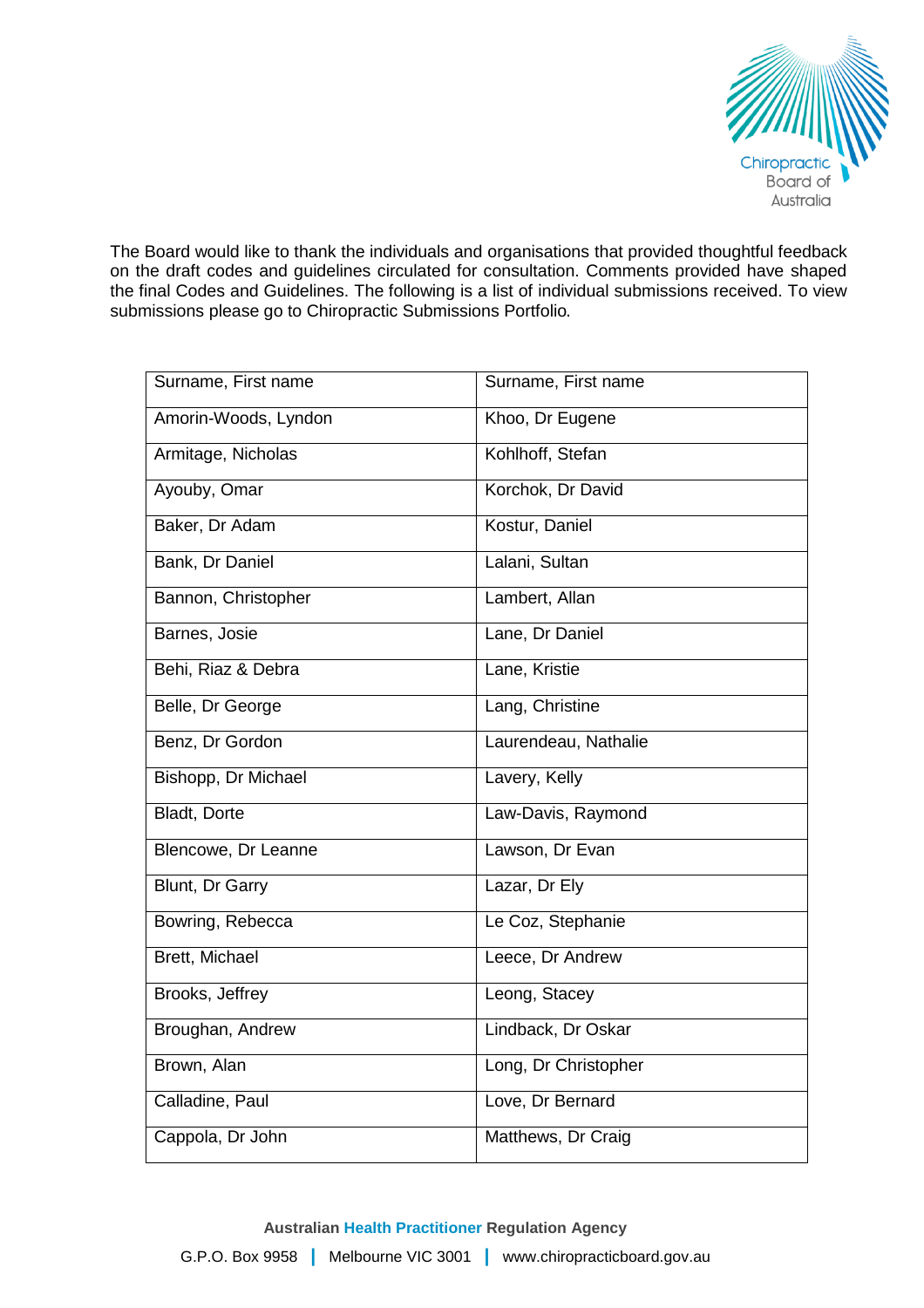| Carlin, Dr Simon             | Maxwell, Robert          |
|------------------------------|--------------------------|
| Chan, Dr Michael (Qing Pong) | McCauley, Dr Clinton     |
| Charlton, Dr Keith           | McEwan, Rachel           |
| Charlton, Dr Scott           | McKibbin, Michael        |
| Chilton, Maree               | Mezger, Dr Shane         |
| Chin, Leanne                 | Mirouze, Xavier          |
| Cice, John                   | Mitton, Dr Richard       |
| Cobb, James                  | Moore, Craig             |
| Cobb, Louise                 | Morton, Dr Joshua        |
| Coote, Dr Jarrad             | Mutzig, Andrew           |
| Cowie, Peter                 | O'Dwyer, Dr Damien       |
| Culley, Dr Samantha          | Papatheocharous, Mary    |
| Dawson, Kellie               | Parker, Dr Gabriel       |
| de Kauwe, Dr Leisa           | Parker, Gregory          |
| de Voy, John                 | Parkes, Jason            |
| Devereaux, Ed                | Parkin-Smith, Dr Gregory |
| Dickie, Dr Rosemary          | Paul, Andrew             |
| Dive, Dr Jeremy              | Peters, Radd             |
| Edge, Malcolm                | Petrozzi, John           |
| Eldred, Doug                 | Pickford, Dr Mark        |
| Ellis, Tim                   | Postles, Mark            |
| Esposito, Dr Deanne          | Prior, Dr Clint          |
| Fairweather, Dr Jim          | Radermacher, Dr Michael  |
| Farrant, Dr Glenn            | Richards, Jeff           |
| Farrugia, Keith              | Robb, Dr Peter           |
| Ferraro, Mario               | Robertson, Candice       |
| French, Helen                | Rodwell, Dr Alexander    |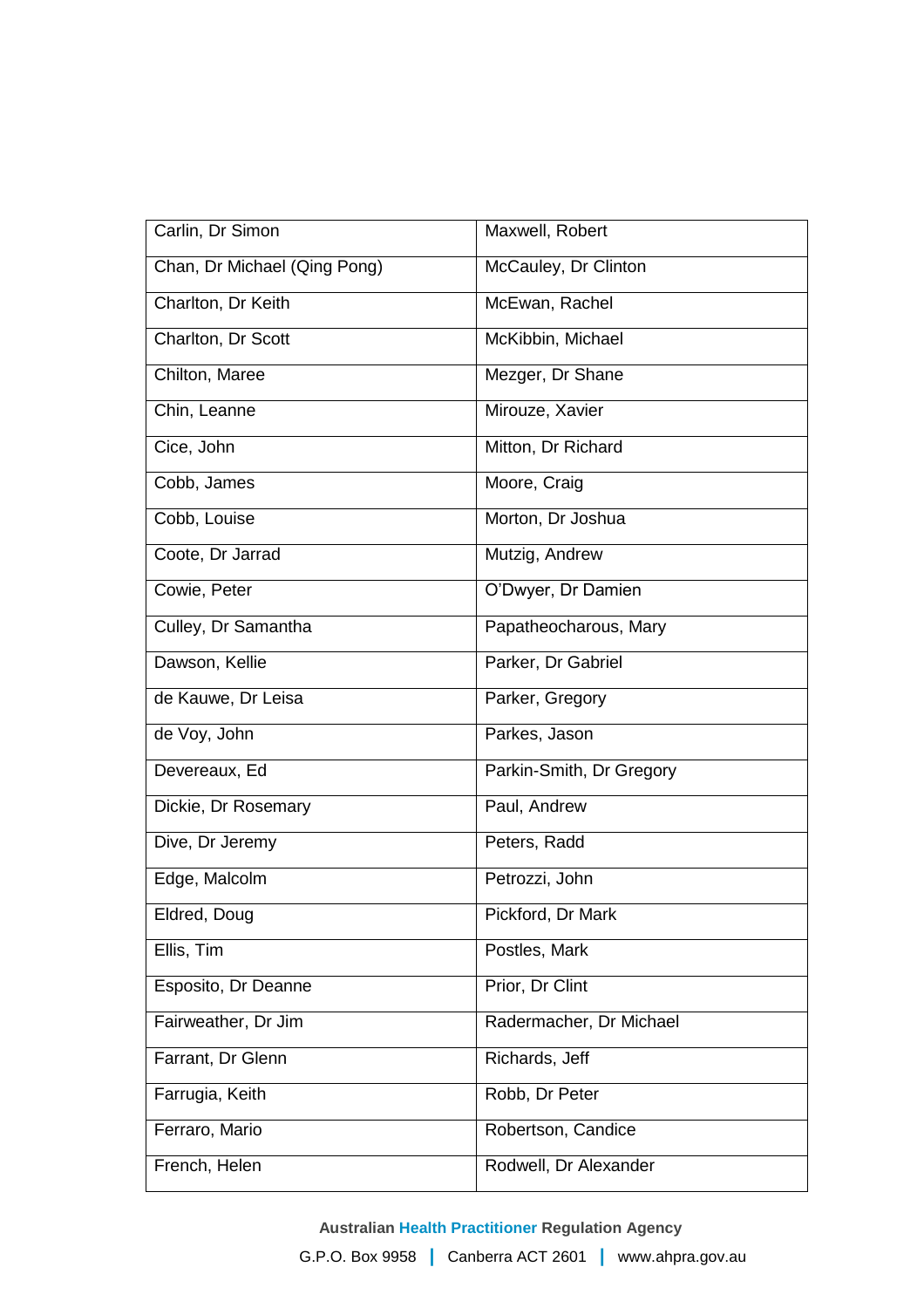| Gorman, Dr Andrew                   | Rudd, Dr Malcolm       |
|-------------------------------------|------------------------|
| Haigh, Dr Chris                     | Scheier, Matthew       |
| Hami, Hossein                       | Schutte, Dr Ben        |
| Hanish, Dr Cody                     | Schwelm, Dr Eric       |
| Hart, Chris                         | Scott, Dr Alison       |
| Hart, Douglas                       | Seaman, Ryan           |
| Harwin (nee Commerford), Dr Rebecca | Selvey, Dr Saxon       |
| Hawkins, Belinda                    | Shawn, Dr Jody         |
| Henville, Natessa                   | Shelton, Lisa          |
| Hinwood, John                       | Sist, Dr Emily         |
| Hinwood, Judy                       | Sloane, Richard        |
| Hjalmby, Dr Espen                   | Smalley, lan           |
| Holdback, Dr N                      | Smith, Dr Roy          |
| Holden, Alison                      | Smith, Gary            |
| Hope, lan                           | Sola, Mira             |
| Horner, John                        | Stephens, Scott        |
| Hren, Douglas                       | Stephenson, Robyn      |
| Hume-Phillips, Dr Christopher       | Stocco, Dr Adrian      |
| Ireland, Brett                      | Swatland, Dr John      |
| Jende, Annika                       | Talbot, Dr Rebekah     |
| Jorge, Dr Ricardo                   | Tay, Margaret          |
| Jovic, Simo                         | Taylor, Dr Kenneth     |
| Kaltenbach, Dr Andrew               | Taylor, Graham         |
| Karayannis, Melissa                 | Taylor, Tamara         |
| Kay, Christopher                    | Tham, Laurence         |
| Kennedy, Dr Ryan                    | Thatcher, Dr Christine |
| Kennedy, Mary                       | Theilade, Dr Peter     |

**Australian Health Practitioner Regulation Agency**